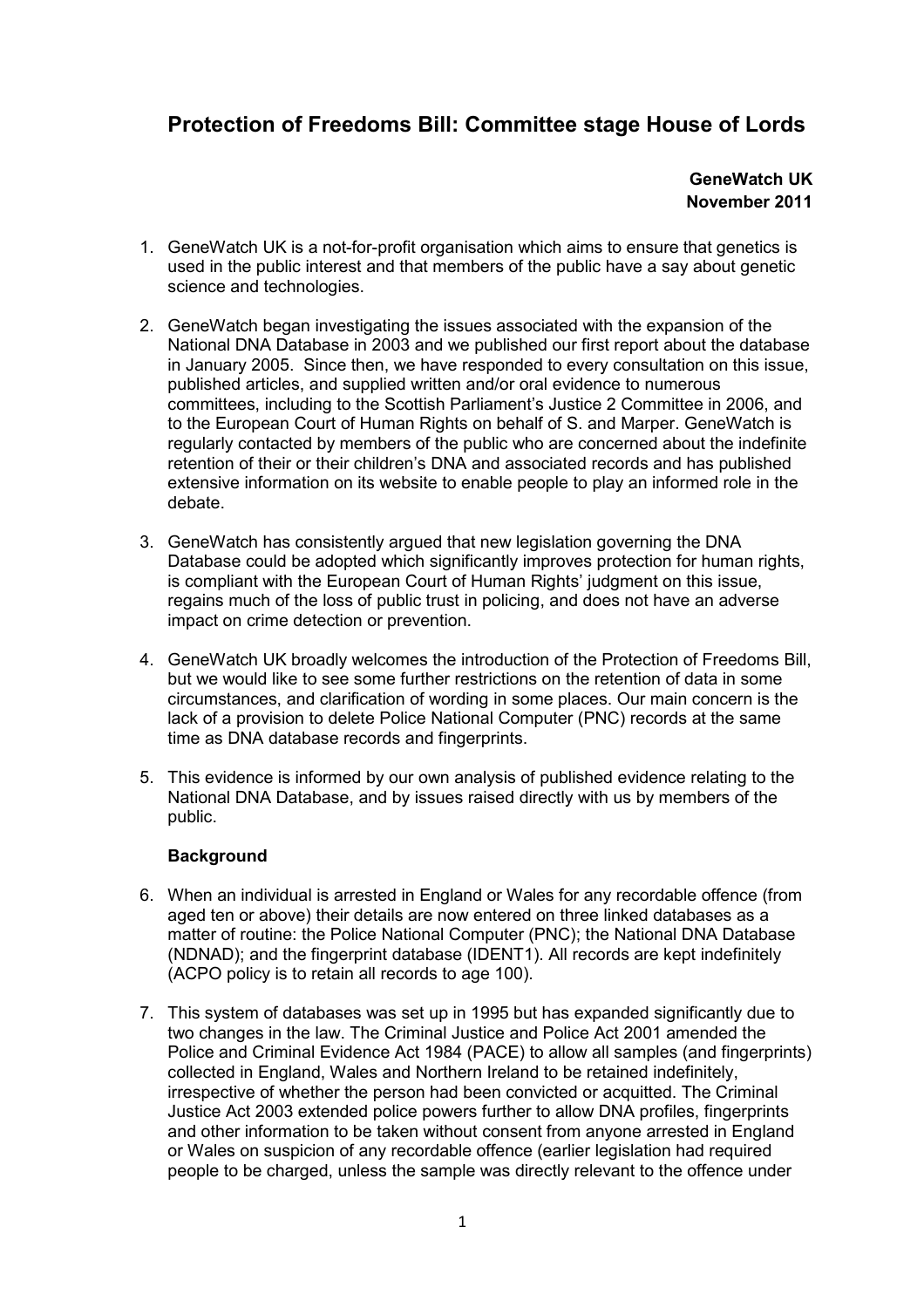investigation). Because DNA is collected from less than 1% of crime scenes, most people now have their DNA collected on arrest solely for the purpose of adding their DNA profile to the National DNA Database, rather than for the investigation of a specific crime.

- 8. The PNC record contains an Arrest Summons Number (ASN) which is also contained in the individual's record on the NDNAD, linking the databases together. It also contains information about which laboratory the DNA sample was sent to and on what date.
- 9. The NDNAD record contains a barcode which allows it to be linked back to a spare DNA sample stored in the laboratory where the individual's DNA was analysed. The NDNAD record contains the individual's name and (until recently) ethnic appearance (this is now being discontinued), but limited other identifying information. PNC records (linked to the NDNAD by the Arrest Summons Number) are used to provide further information collected at the time of arrest (e.g. a description and the date of arrest, plus any previous arrests or convictions). PNC records also provide a link to the individual's record on the fingerprint database, IDENT1.
- 10. The Police National Database (PND) is a new system which allows police forces to share information more effectively. It contains a snapshot of the PNC records that are held locally by each police force, flagging up issues of concern.
- 11. Collection of DNA routinely on arrest is not the norm in other countries, where a court order is generally required and the collection and retention of DNA is usually restricted to persons accused of serious offences or convicted prisoners[.](#page-7-0)<sup>1</sup>

# **Comments on provisions in the Bill**

- 12. The Bill is a significant step forward in protecting the rights of innocent people whose DNA has been collected by the police. Approximately one million innocent people, plus a number of children given a conviction, reprimand or final warning for a single offence, will benefit from the provisions in the Bill. Examples of relevant cases, the impacts on vulnerable people, including children and the mentally ill, and the racial bias in whose records are retained are detailed in GeneWatch's submission to the Commons Scrutiny Committee for the Bill.<sup>[2](#page-7-0)</sup>
- 13. The inclusion of provisions to destroy all individuals' DNA samples not later than six months after they are collected is also welcome. Storing individuals' spare DNA samples in the laboratories which analyse them is expensive, raises important privacy concerns, and is unnecessary for identification purposes once the computerised DNA profiles have been obtained.
- 14. Nevertheless, there are some important areas in which the Bill should be improved. Specific comments on various aspects of the Bill are provided below.

# *DNA profiles*

15. The time period for retention of individuals' DNA profiles has been a subject of a number of proposed amendments. GeneWatch opposes proposals to increase retention times and would like to see further restrictions on retention in some areas to ensure the retention regime is proportionate to the need to tackle crime.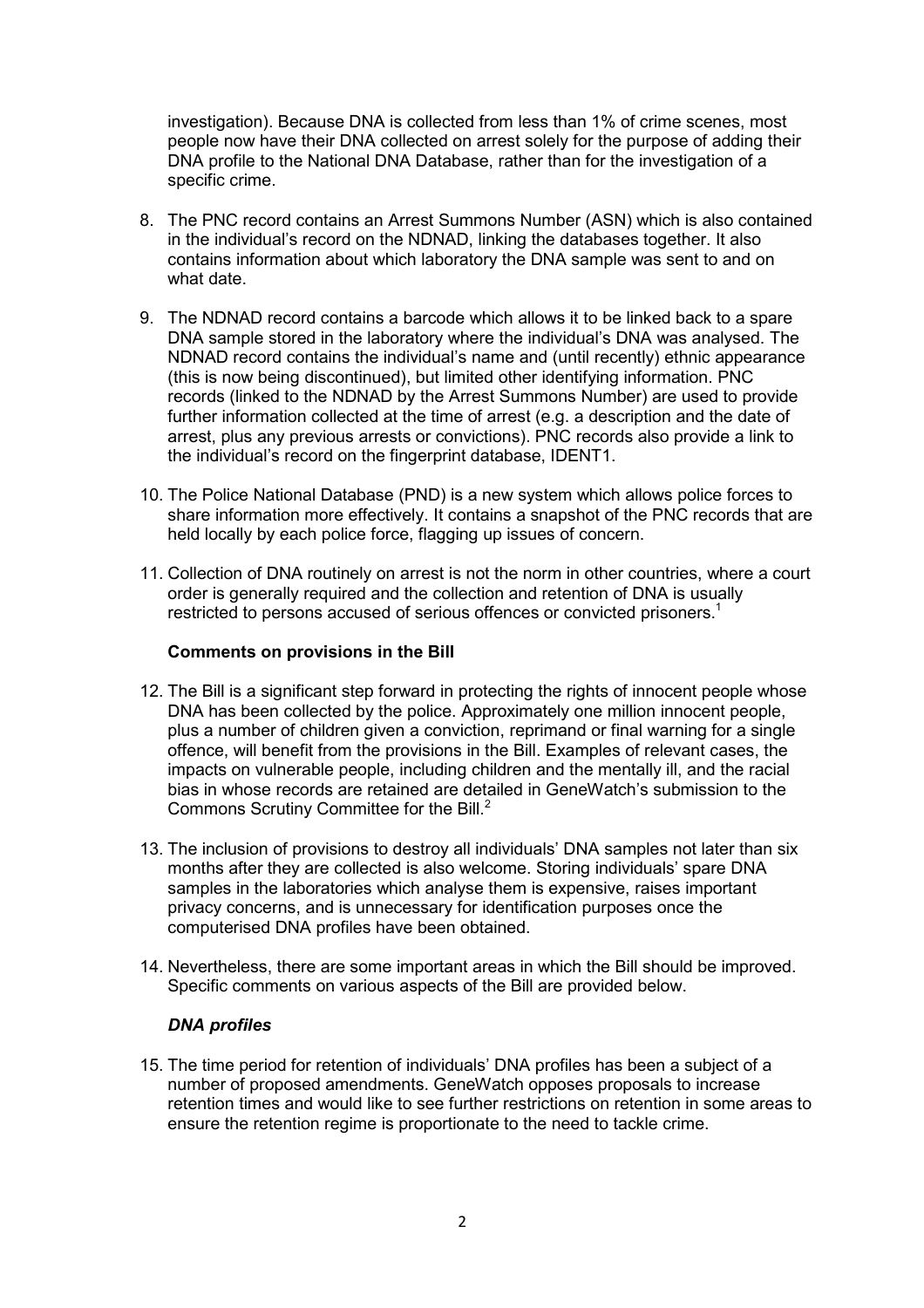#### <span id="page-2-0"></span>*Proposals to increase retention times*

- 16. Proposals to increase the retention time for innocent people's DNA profiles to six years for anyone arrested for any recordable offence are based on a misunderstanding of the role the DNA database plays in solving crimes. GeneWatch is opposed to these amendments.
- 17. Although some people who have been arrested but receive no sanction for a crime may well be arrested and receive a sanction in the future, this does not mean that retaining their DNA profiles would have helped to solve more crimes. Under the provisions in the Bill, everyone who has their DNA record removed will have had their DNA profile searched against all past stored crime scene DNA profiles: retaining their profile is only useful if it allows them to be identified as a suspect for a future crime and if they would not be identified as a suspect for this future crime in any other way.
- 18. Much attention has focused on the likelihood of subsequent sanction (conviction, caution, reprimand or final warning) for any recordable offence of an unconvicted but arrested person, compared to a person selected at random from the general population. However, this approach ignores the limited role that retention of an individual's DNA profile plays in solving crime. The appropriate question is whether or not 'widening the net' to retain the DNA profiles of persons who are not convicted for six years following arrest is proportionate to the need to tackle crime (the test applied in Article 8 of the European Convention on Human Rights). The onus on governments is to justify retention, not on individuals to justify removals.
- 19. The most relevant figure in this context is the number of detections or convictions that arise from retaining innocent people's DNA profiles on the database. Calculations of numbers of detections were provided by the Home Office in the context of the consultation 'Keeping the Right People on the DNA Database' in 2009. GeneWatch's preliminary estimate at the time was that the Home Office's calculations could be up to two orders of magnitude in error. $3,4,5$  $3,4,5$  $3,4,5$  $3,4,5$  $3,4,5$  One major problem with the Home Office's calculations was the failure to account for the fact that people whose profiles have been deleted but who commit future crimes are much more likely to be caught through other means than they would have been through retention of their DNA profile on the DNA database. Only a tiny proportion of the expected rearrests of unconvicted persons will involve people who are caught because their DNA profile has been retained. This is because crimes solved through 'cold hits' on the DNA database are rare. Most crimes are not solved using DNA, and most that are involve DNA taken from a known suspect, or matched against a stored crime scene DNA sample, not matches with stored individuals' profiles. In addition, most of the cases that do rely on stored crime scene profiles from individuals involve repeat offenders who commit a string of volume crimes, such as burglaries or car thefts (where prior identification of suspects may be difficult), not unconvicted people.
- 20. The latest Home Office figures fill an important gap in that previously the Home Office assumed that unconvicted persons were as likely as other persons on the database to commit crimes that might be solved by using DNA (based on discredited research<sup>[6](#page-7-0),[7](#page-7-0)[,](#page-7-0)8,9</sup>[\)](#page-7-0). The implications of the new figures are explained in a recent GeneWatch briefing.<sup>10</sup> Using this new data, GeneWatch estimates that in 2008/09 fifty-six DNA detections (approximately 28 convictions) are likely to have involved the stored DNA profile of a previously unconvicted person (and therefore could potentially be missed if innocent people's profiles are removed). Any missed detections will be overwhelmingly dominated by volume crimes (since 'cold hits' for murder and rape cases are extremely rare) and the majority will be delayed not lost since any future re-arrest of the same individual will lead to a match with the relevant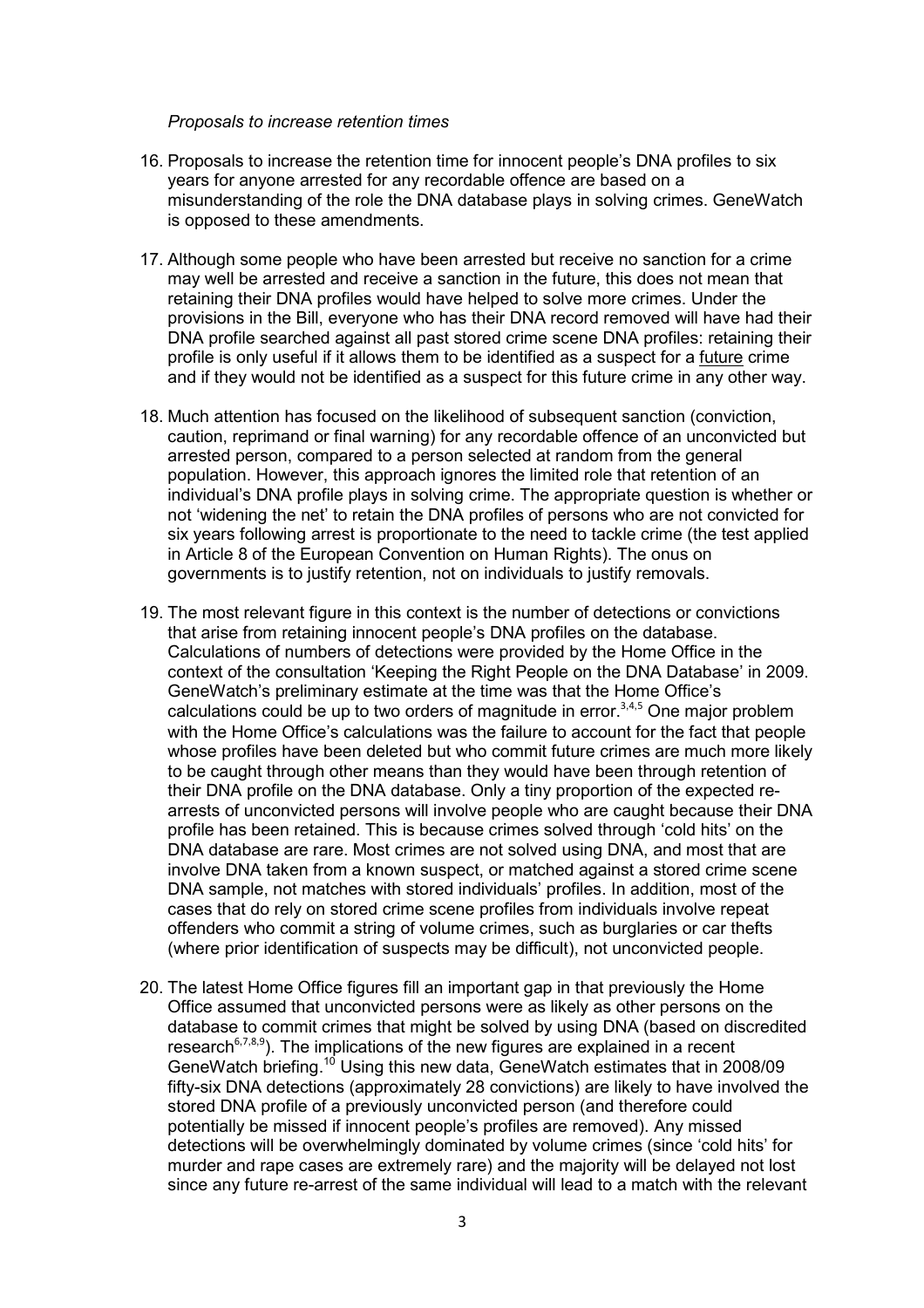stored crime scene DNA profile. GeneWatch has previously estimated that 2006 DNA detections in total 2008/09 relied on the retention of an individual's DNA profile on the database: our new calculations suggest that only 2.8% of these detections (56 out of 2006) relied on the retention of an unconvicted person's DNA profile. Since at the time about 1/5 of the individuals with records on the database had no previous sanction, this suggests that unconvicted persons are perhaps about a tenth as likely to commit a crime which is detected through their stored DNA profile as other people with records on the database.

- 21. The benefits of widening the net to include more people on the database tail off rapidly as the database gets bigger, to the extent that there has been no noticeable increase in DNA detection rates as a result of the changes to the law made in 2001 and 2003 which allow DNA to be retained indefinitely and collected on arrest.<sup>[11](#page-2-0)</sup> This must be balanced against the intrusion on individuals' rights and privacy and the potential for false matches and miscarriages of justice (which will increase significantly when DNA database matches are shared across the EU as a result of the EU Prüm Decisions $^{12}$  $^{12}$  $^{12}$ ).
- 22. In contrast, a policy decision to speed up crime scene sample analysis and to collect DNA from more crime scenes (particularly from burglaries) has been effective. This finding is supported by more recent research by the RAND Corporation in the USA, which states:<sup>[13](#page-2-0)</sup> "*In assessing how DNA analysis is used to aid investigations in the U.S. system, we found that database matches are more strongly related to the number of crime-scene samples than to the number of offender profiles in the database. This suggests that "widening the net," which research indicates has only a minimal deterrent effect, might be less cost-effective than allocating more effort to samples from crime scenes…*".
- 23. In GeneWatch's view, a six year blanket retention time for all DNA profiles taken from all persons arrested for any recordable offence is clearly disproportionate to the need to tackle crime. It is therefore questionable whether proposals to implement a six year retention time for innocent people's DNA profiles would withstand challenge in the courts. Previous proposals for a blanket six year retention time for DNA profiles and fingerprints from unconvicted persons were considered by the Council of Europe's Committee of Ministers who, whilst welcoming steps forward and the proposal to destroy DNA samples[14](#page-2-0): "*nevertheless noted that a number of important questions remain as to how the revised proposals take into account certain factors held by the European Court to be of relevance for assessing the proportionality of the interference with private life here at issue, most importantly the gravity of the offence with which the individual was originally suspected, and the interests deriving from the presumption of innocence (see paragraphs 118 – 123 of the judgment), and requested, accordingly, that the Secretariat rapidly clarify such questions bilaterally with the United Kingdom authorities*". The Committee also noted that further information was also necessary as regards the institution of an independent review of the justification for retention in individual cases.

# *Provisions for temporary retention of unconvicted persons' DNA profiles*

24. The origin of the law adopted in 2006 in Scotland which allows temporary retention of DNA profiles from some unconvicted persons was a recognition that there are some circumstances, particularly in cases of violence against women, where proceedings are dropped because a witness is intimidated and refuses to give evidence. In such cases, a failed prosecution may be a warning sign of future criminal behaviour. This issue would be better addressed by improving policies to address violence against women (most of which is directed against partners, rather than strangers, so that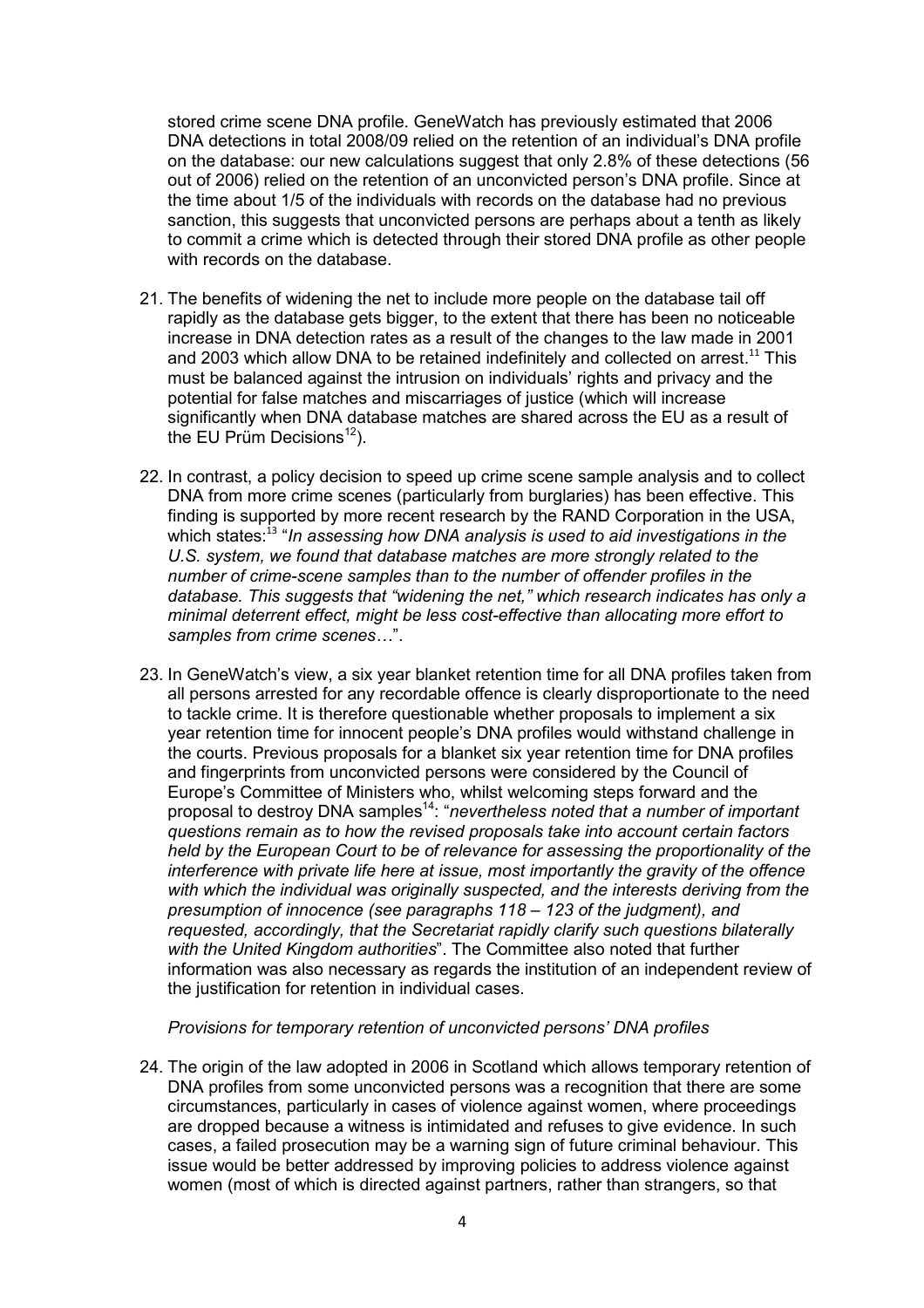DNA is not required for identification purposes). However, in the meantime it may be necessary to weigh up the importance of tackling the rare subset of rape cases that may involve a 'cold hit' with a stored DNA profile on the Database, against the dangers of wrongly stigmatising a group of men based on allegations that may be entirely false. The 2000 ACPO Guidelines for retention of Police National Computer (PNC) records state: "*Details may be retained for a period of five years of offences where a sexual offence is alleged, but the subject is acquitted, or the case is discontinued because of lack of corroboration or allegation of consent by the victim, providing identity is not an issue*…". These guidelines informed the policy discussion which took place in Scotland in 2006, which led to a decision to allow temporary retention of DNA profiles from a somewhat broader category of individuals accused of serious violent or sexual offences against whom proceedings had been instigated but later dropped.

- 25. As GeneWatch has highlighted above, cases where retention of a DNA profile from an unconvicted person might prove useful to solve a future violent crime are extremely rare and the statistical data is insufficient to draw definitive conclusions about potential benefits and risks. Collecting more data will not resolve this issue as outcomes will be determined by a small number of rare, individual cases and "what if" scenarios. It is nevertheless clear that collecting more DNA from crime scenes (including from rape victims) or from known suspects for a crime (i.e. acting on tip offs and avoiding police blunders where a suspect is identified by a member of the public but is not interviewed) would contribute a lot more to solving serious cases than retaining unconvicted suspects' DNA. For murders and rapes, taking DNA from known suspects for a crime, and storing crime scene DNA so that multiple crimes can be linked together, is far more effective than widening the net to include DNA profiles from much larger numbers of people who have simply been arrested.
- 26. The provisions for temporary retention of DNA profiles in the Bill allow the retention of DNA profiles and fingerprints from a significantly greater number of alleged offenders than is the case in Scotland (all persons charged with these offences and some persons who have merely been arrested). GeneWatch is therefore opposed to suggestions that this category should be expanded further to include all persons arrested for any qualifying offence. Any attempts to simplify the process should restrict rather than expand this category.

# *Provisions for retention on National Security grounds*

27. GeneWatch is not opposed to some provision for temporary retention of some individuals' DNA profiles on national security grounds, and we welcome the establishment of a Biometrics Commissioner to oversee such cases. However, we are concerned that the current provisions are too widely drawn. Issues include: application of the provision to anyone arrested for any offence from the age of ten (rather than being restricted to persons arrested on suspicion of terrorist offences); the potential for indefinite retention (via repeated two year extensions); lack of information for those individuals who will be affected.

#### *Provisions for retention of data from convicted persons*

28. In the Bill, all persons given any sanction (conviction, caution, reprimand or final warning) for any recordable offence are regarded as convicted. With the exception of children sanctioned for a single minor offence all such people will have their records on all three databases (the NDNAD, PNC and IDENT1) retained indefinitely. Although the provisions for a time limit on the retention of records from children sanctioned for a single minor offence are welcome, GeneWatch believes these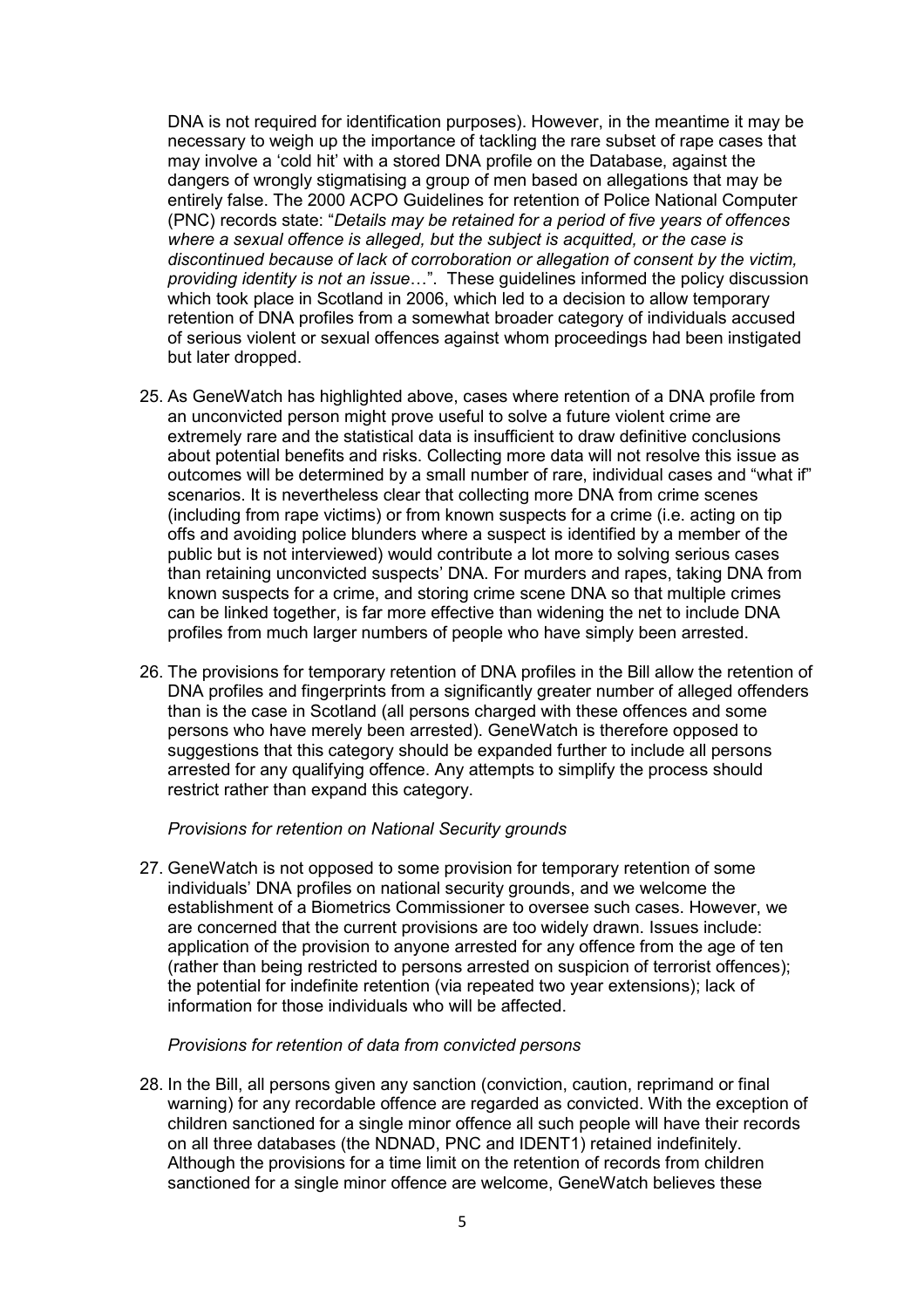provisions do not go far enough. Only persons convicted of serious or multiple offences should have their DNA profiles and other records retained indefinitely and time limits for retention should be reinstated for all other persons on these databases.

- 29. In England and Wales, innocent people's Police National Computer (PNC) records used to be removed after 42 days: those with cautions after 5 years; and those with single convictions for minor offences were due to be removed after ten (see PNC records, below). These time limits reflect extensive evidence that most re-offending occurs within a short time of a person's first offence and that most crime is committed by a small number of repeat offenders. A Home Office circular, issued when the PNC and NDNAD were set up in 1995, required DNA records to be deleted at the same time as PNC records.<sup>[15](#page-2-0)</sup> However the removals process was never properly implemented because the databases were not linked and the law was changed in 2001 to allow the indefinite retention of innocent people's DNA records. Although the PNC was regularly weeded to remove old cautions, ACPO policy was changed in 2005 to allow the indefinite retention of all records before any records of conviction were due to be removed.
- 30. In practice, this means that time limits for the retention of DNA profiles and other data collected from persons receiving convictions or cautions, adopted as a matter of policy when the DNA database was first set up, have been completely abandoned without any democratic debate. This is a significant example of mission creep, which has serious negative implications for the rehabilitation of offenders.
- 31. Sanctions have been recorded for very minor offences, such as children pulling each others' hair, or adults arrested for public order offences. Cautions, reprimands and final warnings are issued by the police without any oversight by a court. It is clear that in many of these cases, indefinite retention is not proportionate to the need to tackle crime. In particular, reprimands and warnings should not be treated as equivalent to convictions by a court. The system of reprimands and warnings was set up specifically to avoid children entering the criminal justice system unnecessarily, recognising extensive evidence that labeling children as criminal at a young age can be counter-productive.<sup>[16](#page-2-0)</sup> A reprimand or final warning is not a finding of guilt in law, and they can be administered without the consent of the child or their parent. It is therefore surprising that the Bill allows children with more than one warning or reprimand to have their records retained for life. A shorter (e.g. two-year) retention time should be considered for reprimands and warnings. Examples of people on the database with cautions who have contacted GeneWatch include: persons with mental health problems arrested for public disorder offences; individuals arrested in connection with peaceful protest-related offences; and a number of men who have tried to stop fights and later accepted a caution at the police station with a group of friends.
- 32. In 2009, a legal opinion provided to the Equalities and Human Rights Commission by Michael Beloff QC argued that indefinite retention of records for all sanctioned persons would not be proportionate.[17](#page-2-0),[18](#page-2-0) The Opinion relies on the wording of The Committee of Ministers' Recommendation  $R92(1)^{19}$  $R92(1)^{19}$  $R92(1)^{19}$ , which was referred to in the Marper judgment. As with innocent people's records, the onus on governments is to justify retention, not the other way around.

# *PNC records*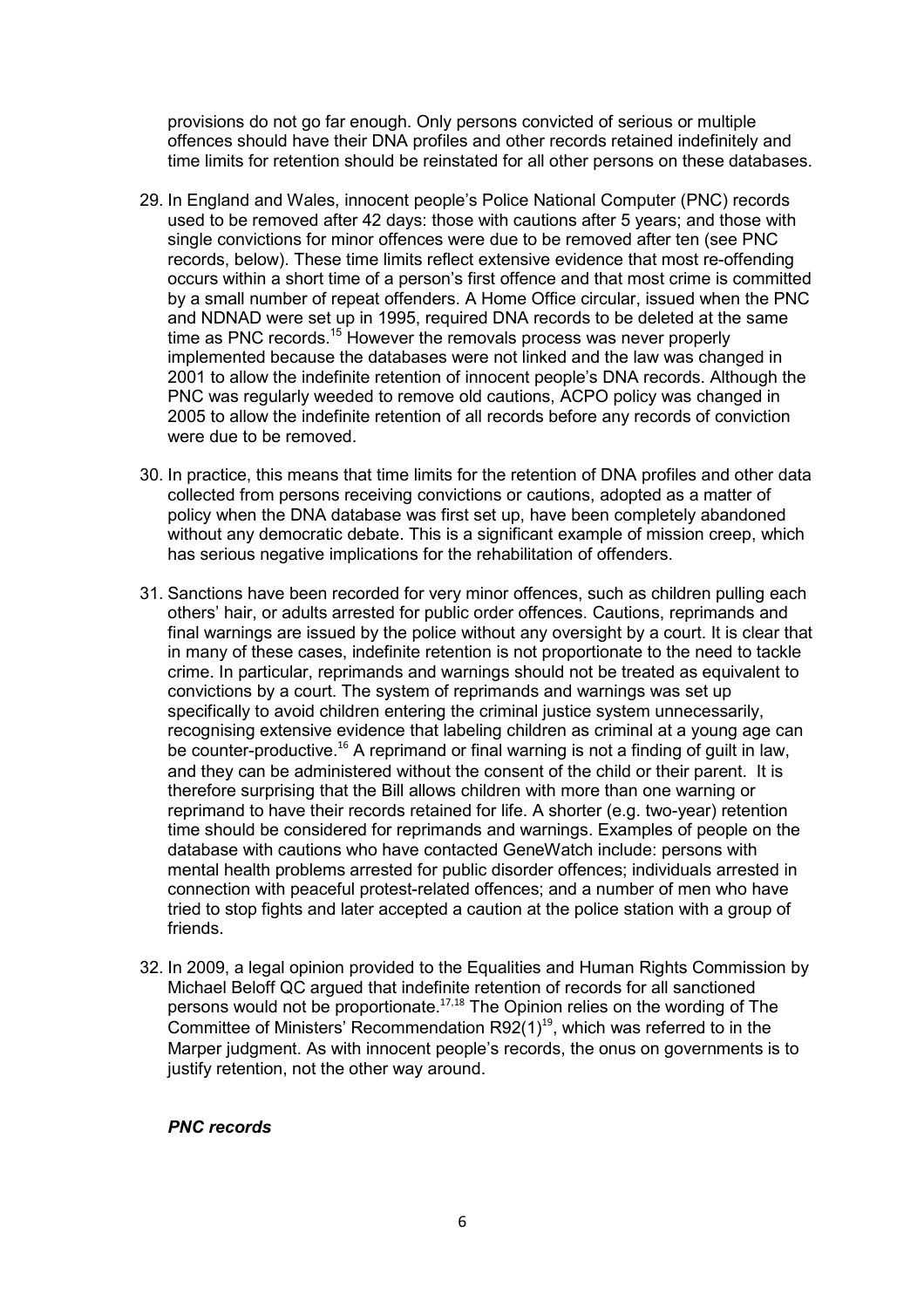- 33. Individuals who are successful in securing deletion of their records under the current "exceptional cases" procedure (in which individuals apply to Chief Constables for removal from the DNA database) have their records deleted from the Police National Computer (PNC) as well as from the National DNA database and the fingerprint database. In Scotland, records on the Criminal History System are deleted within six months of a non-conviction disposal being recorded.<sup>[20](#page-2-0)</sup> However, there are no provisions for the deletion of PNC records in the Bill.
- 34. GeneWatch believes that an individual's PNC record should be deleted at the same time as his or her record on the DNA and fingerprint databases. The Information Commissioner agrees.
- 35. In England and Wales, innocent people's PNC records used to be removed after 42 days.[21](#page-2-0) By 2006, these guidelines had been abandoned in favour of retention of all PNC records, from everyone arrested for any recordable offence, to age 100.<sup>[22](#page-2-0)</sup> The change was made as a matter of ACPO policy and never debated by parliament. The justification provided at the time was that the police needed to retain PNC records to see whether or not they had already taken a DNA sample from an arrested individual, and to help them track an individual down in the event of a DNA match.<sup>[23](#page-2-0)</sup> This no longer applies if new legislation requires a person's record on the DNA database to be deleted.
- 36. The creation of a permanent, searchable database of all recordable arrests of any citizen is unprecedented in British history.
- 37. Records of arrest can have serious negative consequences for individual, even in the absence of a caution or conviction: leading to refusal of visas (including a bar on access to the US Visa Waiver scheme for anyone who has ever been arrested); refusal of jobs; and stigma or misuse of data by the police (who can access PNC records directly). It is unacceptable that innocent people can be stigmatised for life purely as a result of a record of arrest. Provisions in the Bill require the deletion of DNA and fingerprint records from children convicted of a single minor offence after a period of time, because it is recognised that young people need a second chance and that branding them as criminals at an early age can be counterproductive in terms of preventing crime. This logic should apply equally to the deletion of PNC records, in order to allow for the possibility of rehabilitation. As noted above, GeneWatch believes that time limits for the retention of records should be reinstated: this should include records on all three databases (NDNAD, IDENT1 and the PNC) that are linked together.
- 38. The indefinite retention of innocent people's PNC records is likely to be vulnerable to challenge in the courts. The Supreme Court ruled in May 2011 that the current police procedure for retention of PNC records, DNA and fingerprints is unlawful and stated that PNC records raised no separate issues from those raised by the retention of DNA material and fingerprints. $24$  This judgment has been noted by the European Court of Human Rights in the context of the Goggins case in which a number of innocent individuals are seeking deletion of their DNA, fingerprint and PNC records.<sup>[25](#page-2-0)</sup>

# *Fingerprints*

39. GeneWatch agrees that records should be deleted from the fingerprint database (IDENT1) at the same time as records on the National DNA Database are deleted.

# *Photographs*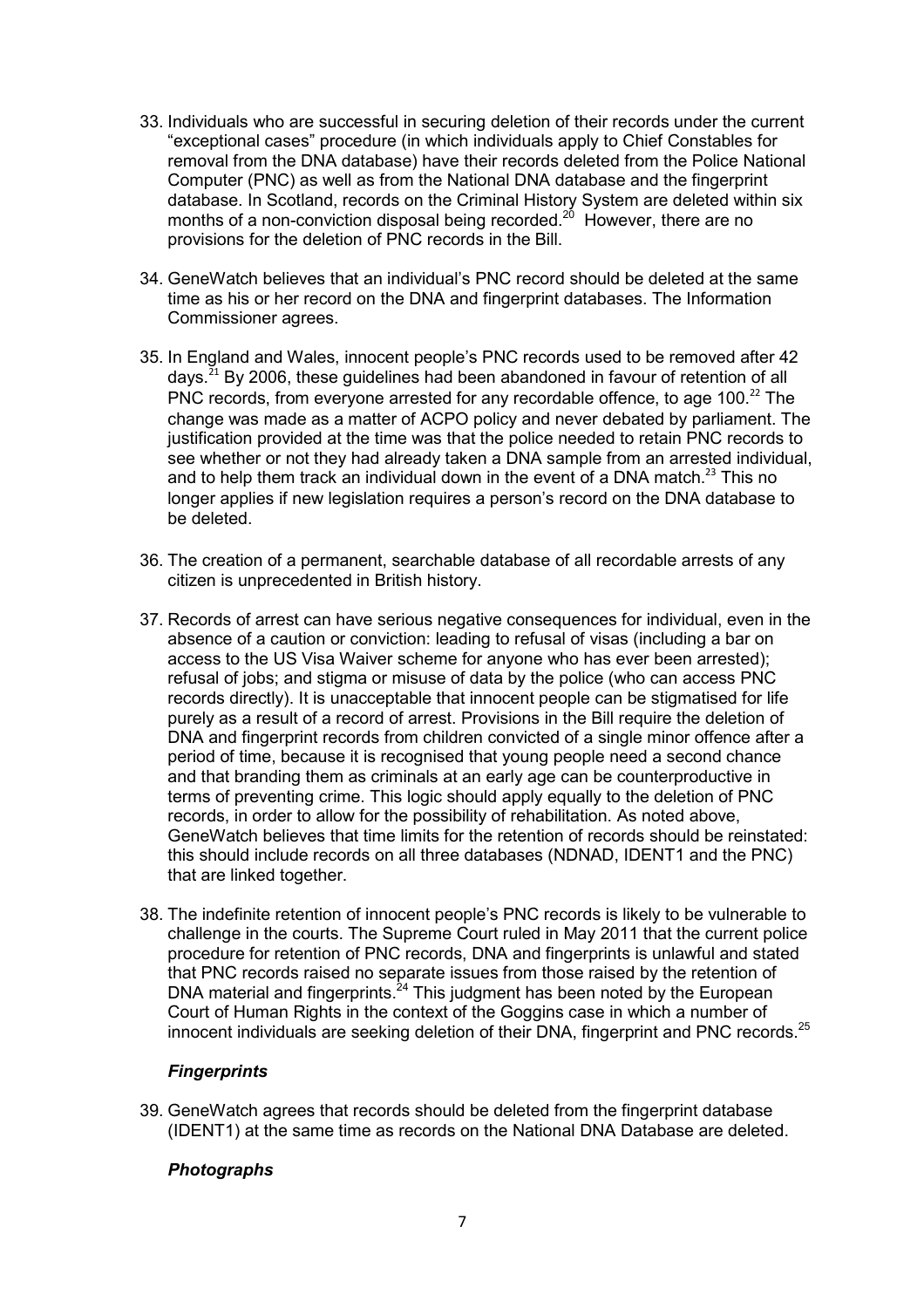<span id="page-7-0"></span>40. Photographs are not included in the Bill but the destruction of photographs is a matter of concern to many innocent people who have been arrested, and has been the subject of a consultation about implementing equivalent provisions for DNA and fingerprint records held in Northern Ireland.[26](#page-2-0) In GeneWatch's view, photographs should be destroyed at the same time as other records.

# *Dealing with the backlog*

41. Innocent people with records on the DNA database have been waiting for up to ten years for their records to be deleted. Many struggle to understand, or to explain to their children, the reason for the long delay in implementing the judgment of the European Court of Human Rights published in December 2008. On adoption, the Bill will apply to people arrested in the future, but requires a statutory order for application to the backlog of innocent people's records already on the database. The Bill should include a deadline for the police to complete the necessary removals process in order to reassure innocent members of the public that the required removal of their records will not drag on for many (more) years.

# *Governance and oversight*

42. The expansion of the DNA database has led to a significant loss of trust and many innocent people with records on the database therefore remain to be convinced that their data will actually be deleted and destroyed. Measures that could be taken to improve oversight of the removals process include: ensuring the inclusion of independent members on the DNA Strategy Board; publishing regular statistics on the number of innocent persons' DNA profiles that are removed; and the provision of an independent appeals process.

**GeneWatch UK,** 60 Lightwood Road, Buxton, Derbyshire, SK17 7BB Phone: 01298 24300

Email: mail@genewatch.org Website: www.genewatch.org

# **References**

l

1 More information on DNA databases internationally is available on: http://www.genewatch.org/sub-566699<br><sup>2</sup> Cepel

 GeneWatch UK submission to the Scrutiny Committee Protection of Freedoms Bill. March 2011. http://www.publications.parliament.uk/pa/cm201011/cmpublic/protection/memo/pf19.htm

<sup>4</sup> GeneWatch UK. Annex to submission to the Home Office consultation. August 2009. On:

http://www.genewatch.org/uploads/f03c6d66a9b354535738483c1c3d49e4/ANNEX.doc

<sup>5</sup> GeneWatch UK. Erratum to DNA consultation submission. August 2010.

http://www.genewatch.org/uploads/f03c6d66a9b354535738483c1c3d49e4/ERRATUM.doc

 $^6$  Soothill K, Francis B (2009) Keeping the DNA link. New Law Journal, 17<sup>th</sup> July 2009.

 $^7$  Goldacre B (2009) Is this a joke? The Guardian, 18<sup>th</sup> July 2009. Available on:

http://www.badscience.net/2009/07/is-this-a-joke/

http://news.bbc.co.uk/1/hi/uk/8273882.stm

 $3$  GeneWatch UK and Open Rights Group. Submission to the Home Office's Consultation: Keeping the Right People on the DNA Database. August 2009. On:

http://www.genewatch.org/uploads/f03c6d66a9b354535738483c1c3d49e4/DNAconsul\_GW.doc

<sup>8</sup> The DNA database: innocent or quilty, what's the difference? Straight Statistics. 15<sup>th</sup> June 2009. http://www.straightstatistics.org/article/dna-database-innocent-or-guilty-whats-difference

<sup>&</sup>lt;sup>9</sup> DNA storage proposal 'incomplete'. BBC Online. 25<sup>th</sup> September 2009.